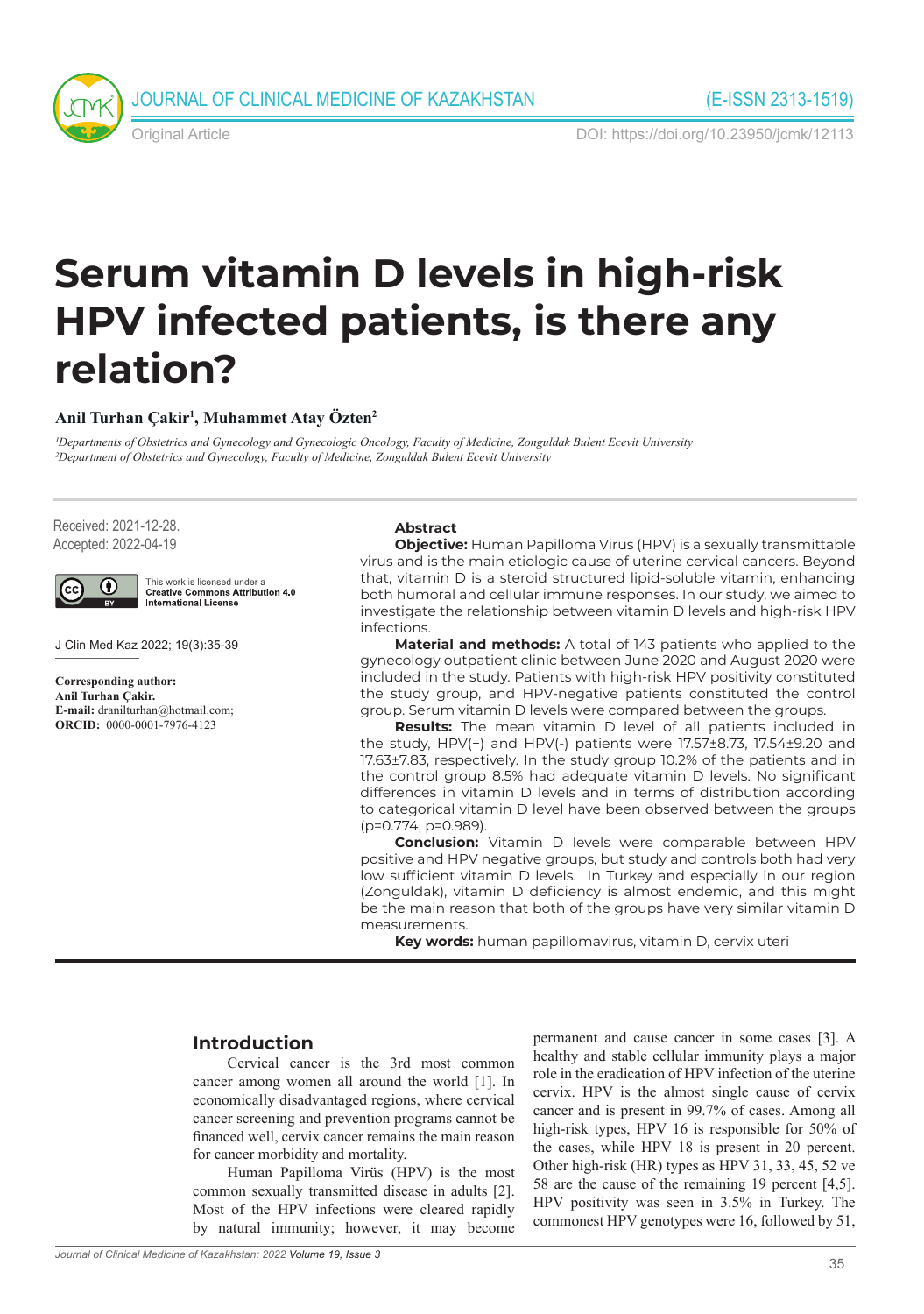31, 52 and 18 [6]. Cervical cancer estimated age-standardized incidence is 4.8/100.00 and cumulative risk of incidence is %0.78 for Turkey [7].

Vitamin D is considered by many experts as a hormone, lipid-soluble and is in steroid structure and causes many different effects in various tissues [8,9]. Vitamin D plays an important role in immunocompetence. Vitamin D must be in sufficient levels to keep an immune system to prevent any disease, and its deficiency leads to severe disease mortality and morbidity. There is a defined inverse proportionality with vitamin D levels and prolonged upper and lower respiratory tract infections [10]. Studies evaluating cervical-vaginal infections and vitamin D deficiency state that lower vitamin D levels are associated with bacterial vaginosis and chlamydia [11,12].

Vitamin D facilitates the immune modulation of T and B lymphocytes and plays a major role in the natural immune system by proofing them to differentiate in the adaptive immune system, helping monocytes become macrophages, and enhancing their capacity for phagocytosis [13]. Natural immunity is strongly associated with the capacity of producing AMP. AMP, in fact, facilitates the phagocytic cells to react for the infected area and enhances the immune response by regulating the cells responsible for cellular reactions, leading inactivation in pathogens [14]. Vitamin D locally is related to the production of endogen antimicrobial peptides (AMP). In addition, vitamin D helps form a physical barrier, remodeling the proteins of the tight junctions, gap junctions, and adhere junctions to form an extra resistance against bacteria & viruses in the genitourinary system, respiratory system, and the skin [15].

In venereal diseases as HPV, first reaction in the vagina and uterine cervix plays a major role in facing the pathogen in the first place. If the viral capacity could be immunologically beaten off in the first interaction, HPV infection could not persist and could not cause the cervical changes. As mentioned earlier, AMP present in the vagina and cervix plays a major role [16]. An intact barrier is also essential to prevent the transmission of HPV. The proliferation and differentiation process of keratinocytes is regulated by vitamin D. In keeping and maintaining an intact epidermal barrier in the skin, vaginal mucosa, and genitourinary system vitamin D plays a protective and efficient role [17].

So in our study, we wanted to evaluate if the deficiency or the main levels of vitamin D may play a role in the infections with high-risk HPV-subtypes.

## **Materials and Methods**

This study was approved by the ethics committee for clinical studies with the approval number of 2020/12 of Zonguldak Bulent Ecevit University, Turkey. Before the study began, all human participants gave informed consent for HPV testing and for inclusion in the present study. Patients examined in Gynecological Clinic of Zonguldak Bulent Ecevit University between June 2020 - August 2020 has been included to the study. Patients with a positive high-risk screening test have been added to the study group, and other patients with a negative HPV test without cervical complaints formed the controls. Patients' HPV test results and cervical smear screening test results are obtained from the national cervical cancer screening program. In Turkey, women aged between 30 and 65 years are invited for HPV based screening by primary level health staff (family physicians and so called KETEM screening centers) every five years. All screening processes are free of charge. The sample for HPV testing was taken with a brush and put into 5 ml of Standard Transport Medium, HPV DNA specimen collection kits (Qiagen HC2) for HPV DNA analysis. For women who are HPV positive

by Hybrid Capture2 (Qiagen), genotyping is performed with the CLART kit (Genomica) [6].

Patients using vitamin D supplementation, with a metabolic disease, liver and kidney disease, or any systemic illness that might affect the vitamin D metabolism and pregnant women are excluded from the study.

A 3ml peripheral venous blood sample was taken from each participant under sterile conditions for the assessment of serum 25-hydroxyvitamin D. Blood samples were collected in labeled tubes and then centrifuged, and the separated sera were stored at -20◦C.

We categorized serum 25-hydroxyvitamin D levels according to prior clinical conventions, as follows: <12 ng/ mL, indicative of severe vitamin D deficiency; 12–19 ng/mL, indicative of vitamin D deficiency; 20–29 ng/mL, indicative of vitamin D insufficiency; and ≥30 ng/mL, indicative of vitamin D sufficiency [18].

Statistical analysis of the study was performed using the R 4.0.3 package program. The descriptive statistics of the quantitative variables in the study are given with their mean, standard deviation, median, minimum and maximum values; qualitative variables are reported as frequency and percentage. The conformity of quantitative variables to normal distribution was examined using the Shapiro-Wilk test. The Mann-Whitney U test was used to compare two groups of quantitative variables that did not show normal distribution. Chi-Square Test was used to compare between HPV positive and negative groups according to the categorical distribution of vitamin D. Results less than p=0.05 in all statistical analyses were considered statistically significant.

## **Results**

One hundred forty-three patients fulfilling the admission criteria have been added to the study; among those, 94 HPV negative patients formed the control group, and 49 high-risk HPV positive patients concluded the study group. Patients were between 18-65 ages, and the mean age was 42.54±10.13. Seven of the study group were HPV 16 positive, 33 were HPV other high-risk positive, 6 patients were HPV 16, and HPV other highrisk positive, 2 of them HPV 18 and HPV other high-risk positive and finally 1 patient was HPV 16, HPV 18 and HPV other highrisk positive (Table 1). Considering the cervical smear results, 77 cases had benign results as atrophic cells or infection, 6 patients had Atypical Squamous Cells of Undetermined Significance (ASCUS), 1 had Low-Grade Squamous Intraepithelial Lesions (LSIL) (Table 1).

Table 1 HPV and smear results of patients

|                                              | n  |
|----------------------------------------------|----|
| <b>HPV Subtypes</b>                          |    |
| <b>HPV 16</b>                                | 7  |
| HPV Other                                    | 33 |
| HPV 16+HPV Other                             | 6  |
| HPV18+HPV Other                              | 2  |
| HPV 16+HPV18+HPV Other                       | 1  |
| <b>Smear Results</b>                         |    |
| Benign Results (atrophic cells or infection) | 77 |
| ASCUS*                                       | 6  |
| $LSIL^*$                                     |    |

\*ASCUS: Atypical Squamous Cells of Undetermined Significance, LSIL: Low-Grade Squamous Intraepithelial Lesions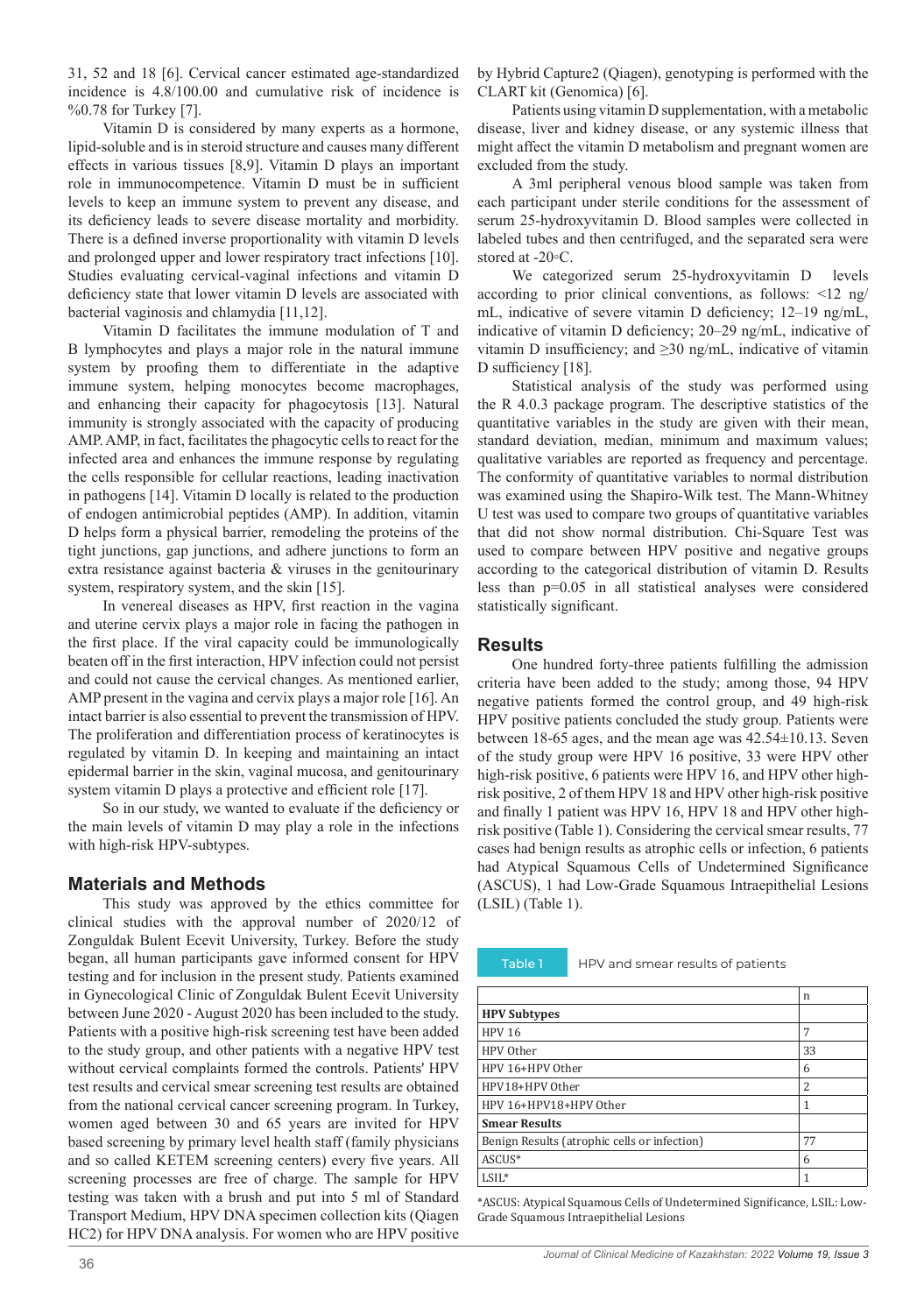Table 2 Vitamin D levels of control and study groups

|      | Mean  | Median | Std.<br>Deviation | Minimum | Maximum |
|------|-------|--------|-------------------|---------|---------|
| HPV+ | 17.63 | 16.03  | 7.83              | 4.88    | 35.58   |
| HPV- | 17.54 | 16.34  | 9.20              | 3.59    | 55.02   |

p=0.774 (Mann-Whitney U test)

| Table 3 | Distribution of groups according to categorical |
|---------|-------------------------------------------------|
|         | vitamin D level                                 |

|        | Categorical Vitamin D Level* |            |               |             |  |  |
|--------|------------------------------|------------|---------------|-------------|--|--|
|        | Severe<br>deficiency         | Deficiency | Insufficiency | Sufficiency |  |  |
|        |                              |            |               |             |  |  |
| HPV-   | 28 (%29.8)                   | 35 (%37.2) | 23 (%24.5)    | 8(%8.5)     |  |  |
| $HPV+$ | 14 (%28.6)                   | 8(%36.7)   | 12 (%24.5)    | 5(%10.2)    |  |  |

p=0.989 (Chi-Square Test)

\*: <12 ng/mL, indicative of severe vitamin D deficiency; 12–19 ng/mL, indicative of vitamin D deficiency; 20–29 ng/mL, indicative of vitamin D insufficiency; and ≥30 ng/mL, indicative of vitamin D sufficiency

The mean vitamin D level of all patients included in the study was  $17.57 \pm 8.73$ . When comparing the mean vitamin D levels of controls and study (17.54±9.20 vs. 17.63±7.83, respectfully), there was no statistically significant difference  $(p=0.774)$  (Table 2). 28.6% of the study cases had severe vitamin D deficiency, 36.7% were deficient, while 24.5% had insufficient levels of vitamin D. Only 10.2% of the study group had sufficient levels of vitamin D. Similarly, controls had very comparable levels; 29.8% severe deficient, 37.2% deficient, 24.5% insufficient and 8.5% sufficient. No significant difference has been observed between the groups in terms of distribution according to categorical vitamin D level. (p=0.989) (Table 3).

#### **Discussion**

Vitamin D plays an active role in the immune system. HPV is eliminated by the immune system. Clearing this agent from the cervix and the factors affecting it are important. Because if it cannot be removed, it can cause cervical precancerous lesions and cancer. Therefore, the relationship between HPV and vitamin D levels is important. In our study, we compared vitamin D levels in HPV positive and HPV negative patient groups. No significant differences in vitamin D levels and in terms of distribution according to categorical vitamin D level have been observed between the groups in our study.

Recent studies brought more interest in the relationship between vitamin D and cancer. Vitamin D and its metabolites' antiangiogenetic effect and its effect on cell proliferation, apoptosis, cell differentiation promote scientific curiosity to this level [19]. Vitamin D and its receptor are considered to play a major role in the pathogenesis of gynecological malignancies. Studies have shown cervical cancer incidence and mortality are inversely correlated with vitamin D levels, and increasing the serum vitamin D helps preventing the risk of cervical neoplasia [20-22]. In a randomized controlled trial, patients with Cervical Intraepithelial Neoplasia grade 1 (CIN1) receiving vitamin D for six months vs. placebo had higher remission rates [23]. Özgü et al., in their research defining the relation between HPV infection/ cervical intraepithelial neoplasia and vitamin D deficiency, pointed out that the HPV DNA-positive group had lower vitamin D levels than healthy controls. The same study concluded that considering the effects of vitamin D on the immune system, its deficiency might be related to HPV persistence and may cause cervical intraepithelial neoplasia [19]. In studies with CIN

and vitamin D, Vahedpoor et al. found that the use of vitamin D was effective in mild CIN regression, Schulte-Uebbing et al. demonstrated that vaginal vitamin D supplements had an antidysplastic effect on mild CIN but not on moderate CIN [24,25].

There are few studies evaluating the relation of vitamin D and HPV infection. In a study, patients with venereal warts (condyloma acuminatum) have been associated with lower vitamin D levels [26] but besides that, there are also studies that do not detect a difference [27]. In another research, vitamin D deficiency has been found related with both low-risk HPV infection (1.41; 95% CI 1.23 to 1.61; p<0.001) and high-risk HPV infection (1.25; 95% CI 1.04 to 1.49; p=0.014) [28].

Shim et al., examined 2353 sexually active women in their original research and pointed that cervical-vaginal HPV prevalence is associated with less-than-optimal levels of serum vitamin D. They also calculated per each 10 ng/mL decrease in serum 25(OH)D level the odds of high-risk HPV infection were increased (adjusted odds ratio [aOR], 1.14; 95% confidence interval [CI], 1.02–1.27) [18]. In the Chu at all study, they found a correlation between low vitamin D levels and higher abnormal smear and HPV positivity [29].On the other hand, in another controlled trial, 404 women between ages 30-50 did not have a correlation with lower serum 25(OH)D levels and high-risk HPV infections [16]. In the study in which serum 25-hydroxyvitamin D level and vaginal HPV prevalence, incidence and clearance were evaluated, no relationship was found between vitamin D level and HPV prevalence and incidence, but a modest negative correlation was found in HPV clearance [30]. In the study, evaluated associations between vitamin D biomarkers and persistent high-risk human papillomavirus (hrHPV) detection, among mid-adult women evaluated monthly for 6 months, serum concentrations of 25(OH)D were positively associated with a short-term pattern of persistently detected hrHPV. But associations were inconsistent and significant only in sensitivity analyses [31].

Vitamin D deficiency is an important public health problem, and unfortunately, it is also very common in Turkey. In major studies it has been found that in general population 74,9%, in women in reproductive age 54% was found vitamin D deficient [32,33]. Due to the fact that Turkey is a huge country with various microclimates, vitamin D levels show a huge variability changing in the region. Habitations as İzmir, with moderate weather and more sun exposure vitamin D deficiency, might become as low as 27.8%. In other areas with insufficient sunlight exposure, it may rise to 76.3%-83.4% [26,34]. Studies evaluating vitamin D deficiency have shown that it is very common in our -Zonguldak- region [35,36].

All cases included in our study had mean vitamin D levels of 17.57±8.73. When we look at the mean serum vitamin D levels of controls  $(17.54\pm9.20)$  and study  $(17.63\pm7.83)$ , no significant difference has been observed ( $p=0.774$ ). Spite the fact that we planned our study for the summer period to avoid lower levels of vitamin D, only 10,2% in HPV positive and 8,5% of HPV negative groups had sufficient levels of serum vitamin D. In a similar study from Turkey, Mertoglu et al. did not found any relation concerning vitamin D deficiency and HPV infection, but they too have very few sufficient patients in study and controls (Vitamin D deficiency 82.4% in HPV positive group and 83.4% in HPV negative group). Both groups had a severe deficiency in our study population concerning vitamin D. This might directly affect our results and other Turkish-made studies designed on this topic [26]. More extensive population-based studies, based on vitamin D sufficient and insufficient groups and their HPV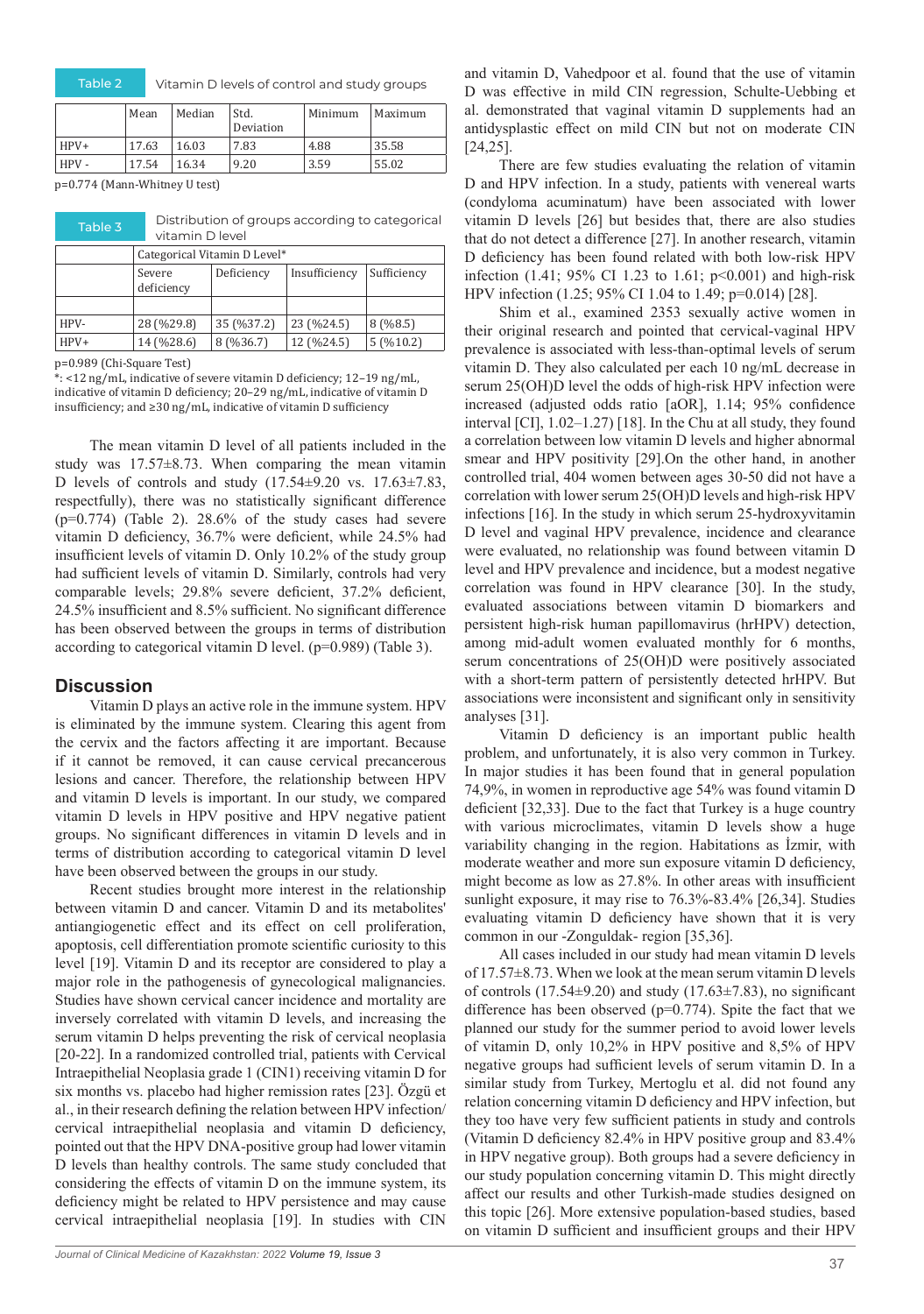screening results, may improve the current knowledge on this topic.

Our study had some limitations. The main limitation of this study was the smaller sample size. The data were collected from a single center. As in previous observational studies, we measured vitamin D levels only at baseline. We used only one vitamin D biomarker (25-hydroxyvitamin D).

Turkey/Zonguldak province, where we performed our study, has endemic low vitamin D levels due to climate factors (less sun exposure), nutritional and clothing habits. We did not find differences in serum vitamin D levels in HPV positive and HPV negative groups, but this may be influenced by the high ratio of vitamin D deficient patients.

**Disclosures:** There is no conflict of interest for all authors.

**Acknowledgements:** None.

**Funding:** None.

**Ethics Committee Approval:** This study was approved by the Zonguldak Bulent Ecevit University Medical Research Ethics Committee (Approval Number: 2020 / 12) on June 10, 2020 and was conducted in accordance with the Declaration of Helsinki.

#### **References**

- 1. Bruni L, Albero G, Serrano B, Mena M, Gómez D, Muñoz J, Bosch FX, de Sanjosé S. ICO/IARC Information Centre on HPV and Cancer (HPV Information Centre). Human Papillomavirus and Related Diseases in the World. Summary Report 17 June 2019. https:// hpvcentre.net/statistics/reports/XWX.pdf (Accessed on June 6, 2021)
- 2. Weinstock H, Berman S, Cates W Jr. Sexually transmitted diseases among American youth: incidence and prevalence estimates, 2000. *Perspect Sex Reprod Health.* 2004;36(1):6-10. https://doi.org/10.1363/psrh.36.6.04
- 3. Ho GY, Bierman R, Beardsley L, Chang CJ, Burk RD. Natural history of cervicovaginal papillomavirus infection in young women. N Engl J Med. 1998; 338:423–428. https://doi.org/10.1056/NEJM199802123380703
- 4. Walboomers JM, Jacobs MV, Manos MM, Bosch FX, Kummer JA, Shah KV, Snijders PJ, Peto J, Meijer CJ, Muñoz N Human papillomavirus is a necessary cause of invasive cervical cancer worldwide. *J Pathol.* 1999;189(1):12. https://doi.org/10.1002/ (SICI)1096-9896(199909)189:1<12::AID-PATH431>3.0.CO;2-F
- 5. de Sanjose S, Quint WG, Alemany L, et al. Human papillomavirus genotype attribution in invasive cervical cancer: a retrospective crosssectional worldwide study. *Lancet Oncol*. 2010;11:1048. https://doi.org/10.1016/S1470-2045(10)70230-8
- 6. Gultekin M, Zayifoglu Karaca M, Kucukyildiz I, et al. Initial results of population based cervical cancer screening program using HPV testing in one million Turkish women. *Int J Cancer.* 2018;142(9):1952-1958. https://doi.org/10.1002/ijc.31212
- 7. Globocan 2020. https://gco.iarc.fr/today/online-analysis-dual-bars-2).
- 8. Gois P, Ferreira D, Olenski S, Seguro A. Vitamin D and Infectious Diseases: Simple Bystander or Contributing Factor? *Nutrients*. 2017;9(7):651. https://doi.org/10.3390/nu9070651
- 9. Wang H, Chen W, Li D, Yin X, Zhang X, Olsen N, et al. Vitamin D and Chronic Diseases. *Aging Dis.* 2017;8(3):346. https://doi. org/10.14336/AD.2016.1021
- 10. Juzeniene A, Ma LW, Kwitniewski M, Polev GA, Lagunova Z, Dahlback A, et al. The seasonality of pandemic and non-pandemic influenzas: The roles of solar radiation and vitamin D. Int. *J. Infect. Dis.* 2010;14(12):e1099-1105. https://doi.org/10.1016/j. ijid.2010.09.002
- 11. Hensel KJ, Randis TM, Gelber SE, Ratner AJ. Pregnancy-specifc association of vitamin D deficiency and bacterial vaginosis. *Am. J. Obstet. Gynecol.* 2011;204(1):41.e1-9. https://doi.org/10.1016/j.ajog.2010.08.013
- 12. He Q, Ananaba GA, Patrickson J, Pitts S, Yi Y, Yan F, Eko FO, Lyn D, Black CM, Igietseme JU, Thierry-Palmer M. Chlamydial infection in vitamin D receptor knockout mice is more intense and prolonged than in wild-type mice. *J Steroid Biochem Mol Biol.* 2013;135:7- 14. https://doi.org/10.1016/j.jsbmb.2012.11.002
- 13. Baeke F, Takiishi T, Korf H, Gysemans C, Mathieu C. Vitamin D: modulator of the immune system. *Curr Opin Pharmacol.* 2010;10(4):482-496. https://doi.org/10.1016/j.coph.2010.04.001
- 14. Bartley J Vitamin D: emerging roles in infection and immunity. *Expert Rev Anti Infect Ther.* 2010;8:1359–1369. https://doi.org/10.1586/ eri.10.102
- 15. Hewison M, Zehnder D, Chakraverty R, Adams JS. Vitamin D and barrier function: a novel role for extra-renal 1 alpha-hydroxylase. *Mol Cell Endocrinol.* 2004;215:31–38. https://doi.org/10.1016/j.mce.2003.11.017
- 16. Troja C, Hoofnagle AN, Szpiro A, Stern JE, Lin J, Winer RL. Serum Concentrations of Emerging Vitamin D Biomarkers and Detection of Prevalent High-Risk HPV Infection in Mid-adult Women. *Cancer Epidemiol Biomarkers Prev.* 2020;29(7):1468-1474. https://doi. org/10.1158/1055-9965.EPI-20-0126
- 17. Piotrowska A, Wierzbicka J, Żmijewski MA. Vitamin D in the skin physiology and pathology. *Acta Biochim Pol.* 2016;63(1):17-29. https://doi.org/10.18388/abp.2015\_1104
- 18. Shim J, Pérez A, Symanski E, Nyitray AG. Association Between Serum 25 Hydroxyvitamin D Level and Human Papillomavirus Cervicovaginal Infection in Women in the United States. *J Infect Dis*. 2016;213(12):1886-1892. https://doi.org/10.1093/infdis/jiw065
- 19. Özgü E, Yılmaz N, Başer E, Güngör T, Erkaya S, Yakut Hİ. Could 25-OH vitamin D deficiency be a reason for HPV infection persistence in cervical premalignant lesions? *J Exp Ther Oncol.* 2016;11(3):177-180.
- 20. Grant WB. An ecological study of cancer incidence and mortality rates in France with respect to latitude, an index for vitamin D production. *Dermatoendocrinol.* 2010;2(2):62-7. https://doi.org/10.4161/derm.2.2.13624
- 21. Grant WB. Does solar ultraviolet irradiation affect cancer mortality rates in China? *Asian Pac J Cancer Prev.* 2007;8(2):236-242.
- 22. Hosono S, Matsuo K, Kajiyama H, Hirose K, Suzuki T, Kawase T, Kidokoro K, Nakanishi T, Hamajima N, Kikkawa F, Tajima K, Tanaka H. Association between dietary calcium and vitamin D intake and cervical carcinogenesis among Japanese women. *Eur J Clin Nutr.* 2010;64(4):400-409. https://doi.org/10.1038/ejcn.2010.28